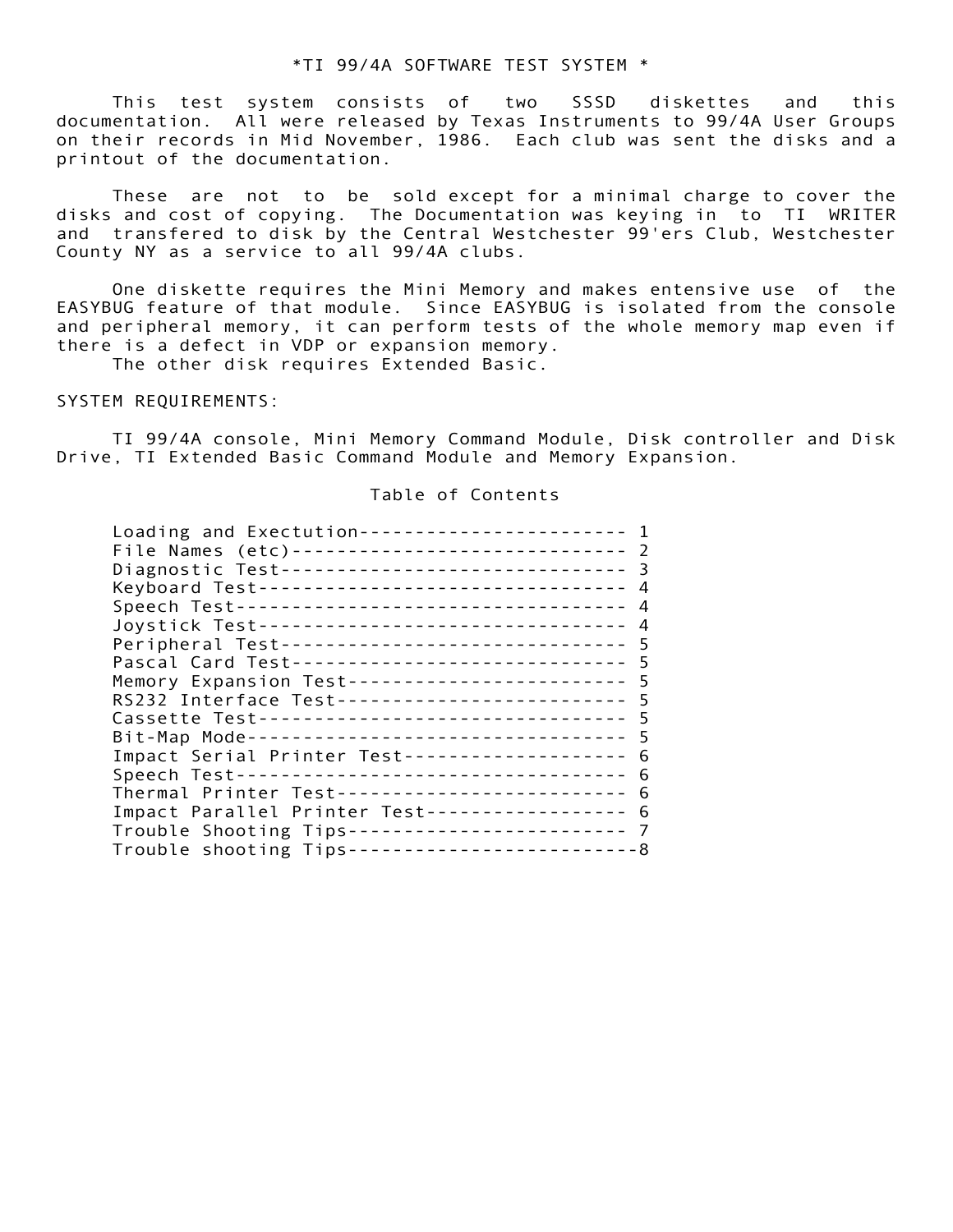\* Loading Instructions for Mini Memory \*

- 1. INSERT MIMI MEMORY COMMAND MODULE
- 2. TURN UNIT ON (TITLE SCREEN DISPLAYED)
- 3. PRESS ANY KEY (SELECTION LIST DISPLAYED)
- 4. SELECT #3 FOR MINI MEMORY (SELECTION LIST #2 DISPLAYED)
- 5. SELECT #3 FOR RE-INITIALIZE (PROMPT APPEARS AT TOP OF SCREEN)
- 6. PRESS PROCEED {FCTN 6} (SELECTION LIST #2 IS DISPLAYED)
- 7. SELECT #1 FOR LOAD AND RUN ("FILE NAME" IS DISPLAYED)
- 8. TYPE "DSK1.FILE NAME" PRESS ENTER
- 9. AFTER LOADING IS COMPLETE "FILE NAME" IS DISPLAYED AGAIN
- 10. PRESS ENTER ("PROGRAM NAME" IS DISPLAYED)
- 11. TYPE "RUN" PRESS ENTER

DULE<br>SPLAYED)<br>LECTION LIST #2 DISPLAYED)<br>PROMPT APPEARS AT TOP OF SCREEN)<br>TION LIST #2 IS DISPLAYED)<br>FILE NAME" IS DISPLAYED AGAIN<br>NTER<br>LE NAME" IS DISPLAYED AGAIN<br>IS DISPLAYED)<br>NNING, DISPLAYING A SELECTION LIST FROM ONE<br> THE PROGRAM SHOULD BE UP AND RUNNING, DISPLAYING A SELECTION LIST FROM ONE OF THE TEST PROGRAMS PROVIDED AND WAITING FOR A SELECTION TO BE MADE. WHEN TESTING IS COMPLETE TURN UNIT OFF BEFORE REMOVING COMMAND MODULE. THIS WILL ALLOW THE USE OF THE PROGRAM IN OTHER UNITES OR AT ANOTHER TIME BY FOLLOWING THE STEPS BELOW:

- 1. INSERT MINI MEMORY
- 2. TURN UNIT ON (TITLE SCREEN APPEARS)
- ESS ANY KEY (SELECTION LIS<br>
ECT #3 FOR MINI MEMORY (S<br>
ECT #2 FOR RUN ("PROGRAM<br>
SS ENTER (PROGRAM BEGINS) 3. PRESS ANY KEY (SELECTION LIST APPEARS)
- 4. SELECT #3 FOR MINI MEMORY (SELECTION LIST #2 APPEARS)
- 5. SELECT #2 FOR RUN ("PROGRAM NAME" APPEARS)
- 6. PRESS ENTER (PROGRAM BEGINS)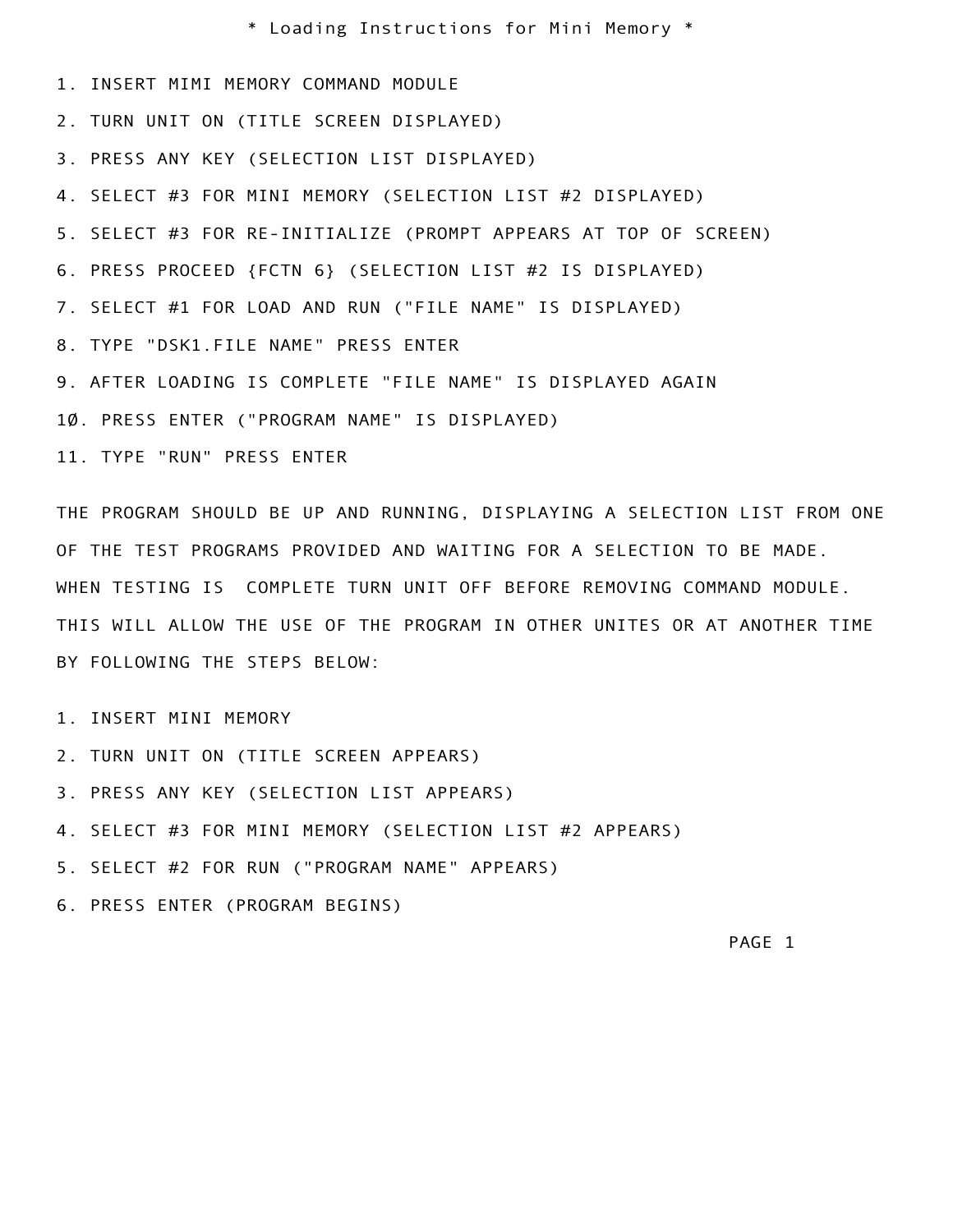- FILE NAME TEST PROGRAMS --------- -------------
- \*DIAGNOSTIC 1. DIAGNOSTIC
	- 2. KEYBOARD TEST
	- 3. SPEECH TEST
	- 4. JOYSTICK TEST
- \*P/CARDS 1. PASCAL CARD TEST
	- 2. MEMORY EXPANSION TEST
	- 3. RS232 INTERFACE TEST
	- 4. CASSETTE TEST
	- 5. BIT-MAP MODE TEST

C<br>
TEST<br>
TEST<br>
RRD TEST<br>
RRD TEST<br>
TERFACE TEST<br>
TEST<br>
IDDE TEST<br>
INTER EXTENDED BASIC COMMAND MODULE AND<br>
IRIAL PRINTER TEST<br>
ST<br>
TRINTER TEST<br>
NAILLEL PRINTER TEST<br>
RRALLEL PRINTER TEST<br>
RRALLEL PRINTER TEST THE FOLLOWING TEST PROGRAMS REQUIRE EXTENDED BASIC COMMAND MODULE AND MEMORY EXPANSION FOR EXECUTION:

- 1. IMPACT SERIAL PRINTER TEST
- 2. SPEECH TEST
- 3. THERMAL PRINTER TEST
- 4. IMPACT PARALLEL PRINTER TEST

\*BELOW IS EXECUTING INSTRUCTION FOR THE FOUR PRECEEDING PROGRAMS:

- 1. INSERT EXTENDED BASIC COMMAND MODULE (TITLE SCREEN DISPLAYED)
- 2. PRESS ANY KEY (SELECTION LIST DISPLAYED)
- 1. INSERT E<br>
(TITLE SC<br>
2. PRESS AN<br>
(SELECTIO<br>
3. SELECT #<br>
(\*AUTO LO<br>
IS DISP 3. SELECT #2 FOR EXTENDED BASIC (\*AUTO LOADING PROCESS BEGINS AND THE SELECTION LIST IS DISPLAYED)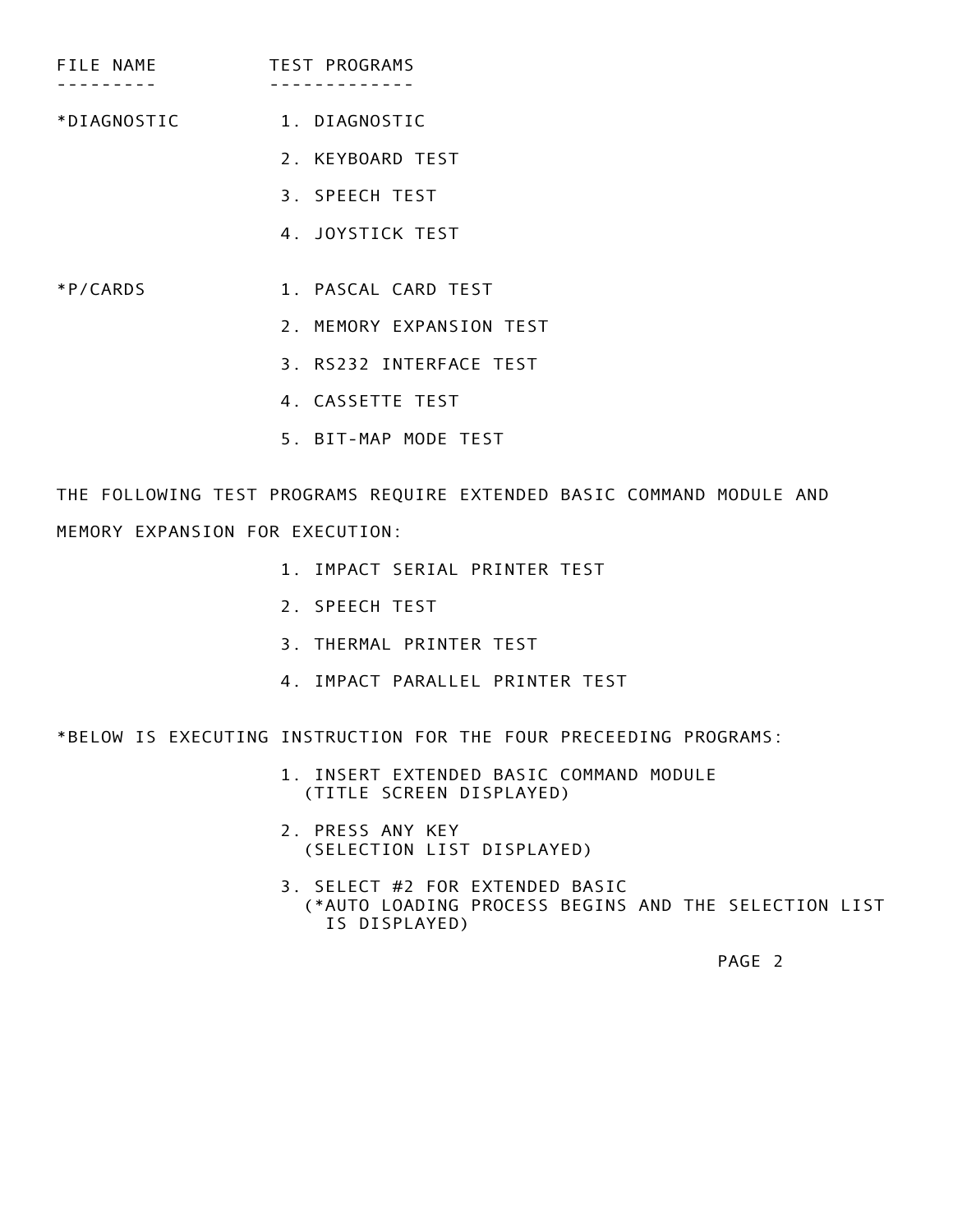FILE NAME: DIAGNOSTIC PROGRAM NAME: RUN

 THE DIAGNOSTIC TEST CONSISTS OF SEVEN INDIVIDUAL PROGRAMS LINKED TOGETHER TO FORM A COMPLETE CONSOLE TEST EXCLUDING KEYBOARD AND INPUT-OUTPUT PORT.

\*\*\*\* 1. COLOR TEST

 THIS TEST PLACES ALL 16 COLORS ON THE SCREEN FOR VISUAL INSPECTION AND WAITS FOR KEY ENTRY FROM THE OPERATOR BEFORE PROCEEDING TO THE NEXT TEST.

\*\*\*\* 2. SOUND TEST

 THIS TEST REQUIRES A MID RANGE VOLUME SETTING. IT CONSISTS OF 5 DISTINCT SOUNDS WHICH EXERCISE ALL 3 SOUND GENERATORS AND NOISE GENERATOR.

\*\*\*\* 3. SPRITE-COINCIDENCE TEST:

SEVEN INDIVIDUAL PROGRAMS LINKED TOGETHER<br>EXCLUDING KEYBOARD AND INPUT-OUTPUT PORT.<br>IN THE SCREEN FOR VISUAL INSPECTION AND<br>RATOR BEFORE PROCEEDING TO THE NEXT TEST.<br>VOLUME SETTING. IT CONSISTS OF 5 DISTINCT<br>ID GENERATORS THIS TEST PLACES 11 SPRITES ON THE SCREEN AND MOVES 2 OF THEM DOWN AND ACROSS THE SCREEN FOR VISUAL INSPECTION WHICH CHECKING FOR BOTH FIFTH SPRITE AND COINCIDENCE.

\*\*\*\* 4. CHARACTER & TEXT MODE

THIS TEST DISPLAYS IN THE TEXT MODE, 4 ROWS OF 100 CHARACTER FOR APPROX-IMATELY THREE SECONDS FOR VISUAL INSPECTION.

- \*\*\*\* 5. VDP TEST (DYNAMIC RAMS)
- \*\*\*\* 6. ROM TEST
- \*\*\*\* 7. GROM TEST
- \*\*\*\* 8. 6810s (STATIC RAMS)

ENTER TO RETURN TO THE SE<br>
ENTER TO RETURN TO THE SE THE PREVIOUS LISTED MEMORY DEVICES ALL FOLLOW THE SAME TESTING FORMAT. IF THE DEVICE TESTS GOOD, "GOOD \_\_?\_\_" IS DISPLAYED AND THE PROGRAM PRO-CEEDS TO THE NEXT TEST. IF A DEVICE IS DEFECTIVE, "BAD \_\_?\_ " IS DISPLAYED AND THE PROGRAM STOPS AT THAT POINT. AFTER THE DIAGNOSTIC TEST IS COMPLETE, PRESS ENTER TO RETURN TO THE SELECTION LIST.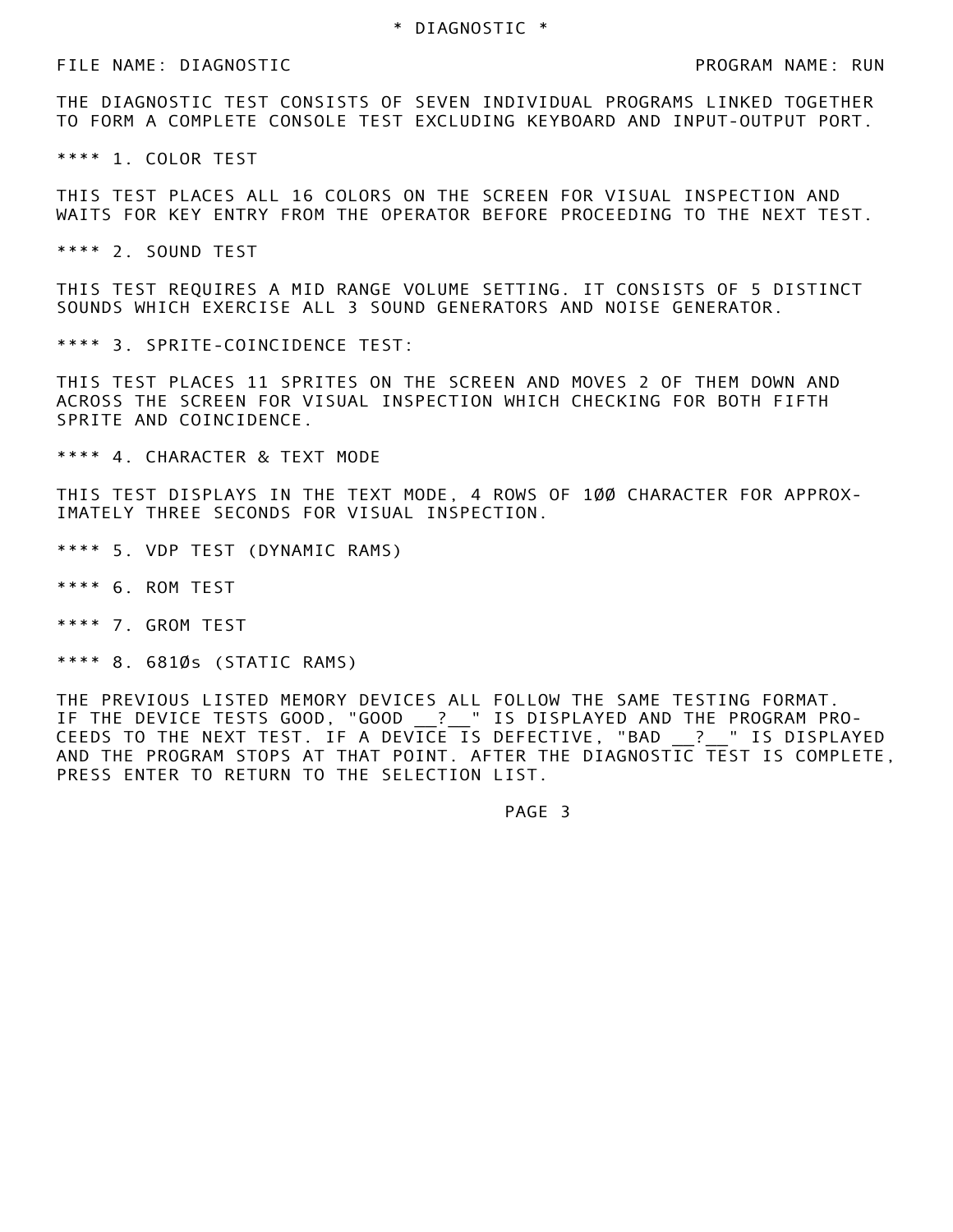THE FOLLOWING INFORMATION CONCERNING THE KEYBOARD, SPEECH AND JOYSTICK TEST COMPLETES THE SELECTION LIST ACCOMPANYING THE DIAGNOSTIC TEST.

\* FILE NAME: DIAGNOSTIC \* PROGRAM NAME: RUN

- 2. KEYBOARD TEST:
- A. FOLLOW PROMPTS (PRESS SPACE BAR OR !, 1, @, A, x, ETC.) DISPLAYED. WHEN SMALL CHARACTER "x" IS INDICATED, THE ALPHA LOCK MUST BE RELEASED. ENTER "x" AND RELOCK ALPHA LOCK. THE TEST IN THEN CONTINUED.
- B. IF A MULTIPLE ENGRY IS DETECTED, "MULTIPLE ENTRY TEST " " EKY" IS DIS- PLAYED. THE ASCII CHARACTER IS PLACED IN THE QUOTATIONS AND A ROW IS RESERVED BELOW PROMPT FOR TESTING. AFTER THE KEY IS THOROUGHTLY TESTED, PRESS ENTER AND THE TEST RESUMES AT THE POINT OF INTERUPTION.
- C. IF A KEY DOESN'T ENTER OR IF A WRONG ENTRY IS DETECTED, THE FOLLOWING PROMPT IS DISPLAYED "WRONG ENTRY TEST" " KEY" WHERE THE CORRECT ENTRY IS DISPLAYED IN QUOTATIONS AND A ROW IS RESERVED BELOW FOR TESTING. PRESS ENTER TO RESUME THE TEST.
- 3. SPEECH TEST:

 THIS TEST RQUIRES A MID-RANGE VOLUME SETTING. IT SAYS "READ TO START. DID YOU UNDERSTAND ME?" AS THE WORDS ARE DISPLAYED. THIS TEST WAS WRITTEN TO TEST INPUT-OUTPUT CIRCUITRY OF THE CONSOLE.

4. JOYSTICK TEST:

\* PROGRAM NAME: RUN<br>
AR OR !, 1, @, A, x, ETC.) DISPLAYED,<br>
NDICATED, THE ALPHA LOCK MUST BE RELEASED.<br>
CCK. THE TEST IN THEN CONTINUED.<br>
ED. "MULTIPLE ENTRY TEST " " EKY" IS DIS-<br>
SPLACED IN THE QUOTATIONS AND A ROW IS<br>
S THIS TEST DISPLAYS THE NUMBERS 1 & 2 INDICATING THE JOYSTICK CONTROL NUMBER. AS THE JOYSTICK IS MOVED, THE EIGHT CONTACT POINTS ARE INDIDICATED BY AN ASTERISK DISPLAYED IN THE RELATIVE POSITION AROUND THE NUMBER. THE FIRE BUTTON OF JOYSTICK #1 CLEARS THE ASTERISKS AND THE FIRE BUTTON OF JOYSTICK #2 RETURNS TO THE SELECTION LIST.

PAGE #4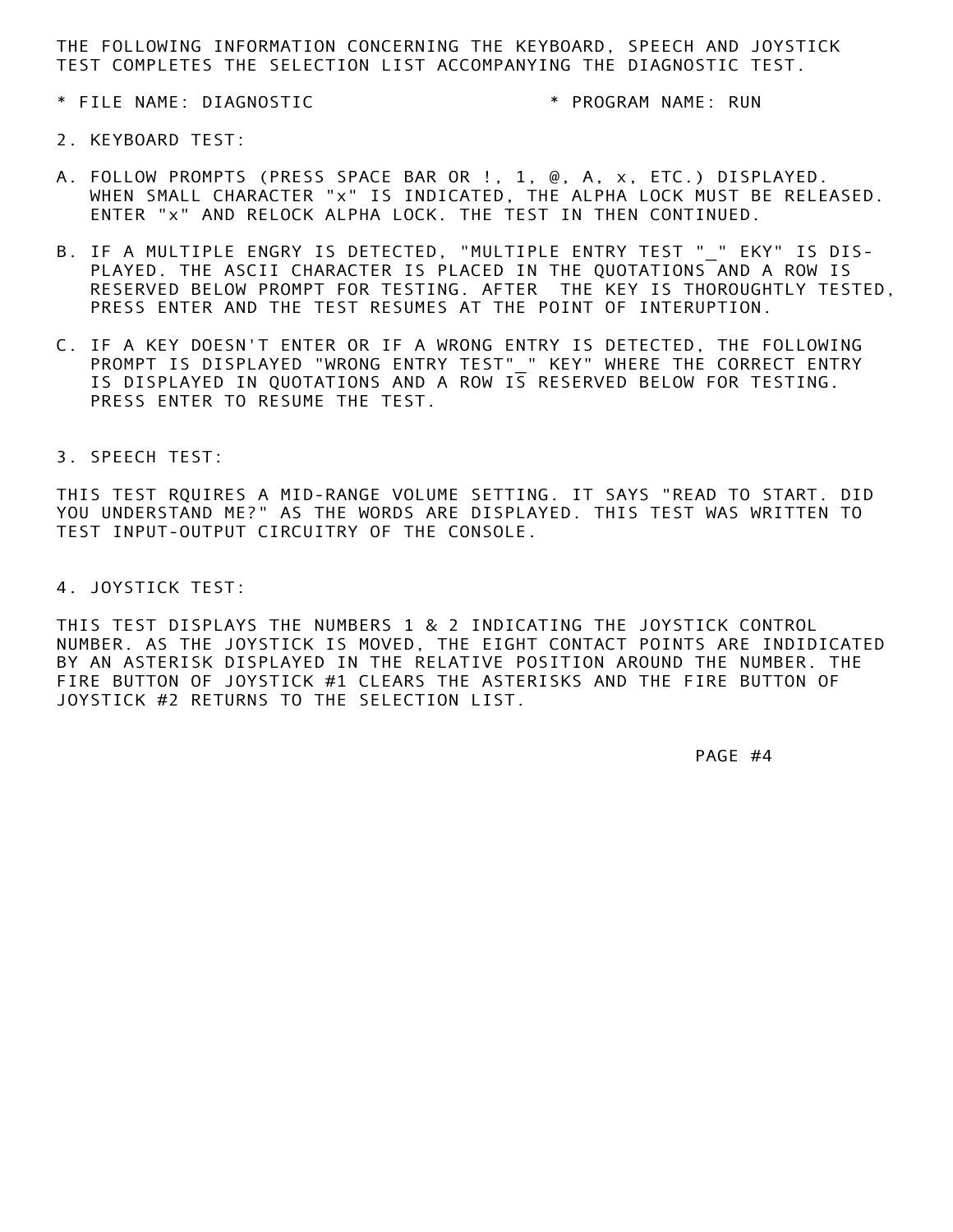\*FILE NAME: P/CARD \*PROGRAM NAME: RUN

\*P-CODE CARD TEST:

VIDUALLY TEST THE TWO ROMS, EIGHT GROMS AND<br>IM ALSO INDICATES WHICH DEVICE IS BEING<br>DETECTED AND INDICATES THE AREA IN WHICH<br>OF MEMORY EXPANSION. IT INDICATES THE AREA<br>IF AN ERROR IS DETECTED AND INDICATES THE<br>CTED.<br>WOTH T THIS PROGRAM WAS WRITTEN TO INDIVIDUALLY TEST THE TWO ROMS, EIGHT GROMS AND ASSOCIATED CIRCUITRY. THE PROGRAM ALSO INDICATES WHICH DEVICE IS BEING TESTED AND STOPS IF AN ERROR IS DETECTED AND INDICATES THE AREA IN WHICH THE ERROR WAS DETECTED.

\*MEMORY EXPANSION TEST:

 THIS PROGRAM TEST THE 32K BYTES OF MEMORY EXPANSION. IT INDICATES THE AREA OF MEMORY BEING TESTED AND STOPE IF AN ERROR IS DETECTED AND INDICATES THE AREA IN WHICH THE ERROR WAS DETECTED.

\*RS232 INTERFACE TEST:

 THIS PROGRAM TESTS THE ROM AND BOTH THE SERIAL AND PARALLEL PORTS. THIS TEST REQUIRES A SPECIAL SERIAL TO PARALLEL CONNECTOR. IF AN ERROR IS DECTECTED, THE PROGRAM STOPS AND A DIAGNOSTIC ERROR MESSAGE IS DISPLAYED.

 {THE THREE PRECEDING PROGRAMS WERE WRITTEN IN A SONSTANT LOOP. THIS MEANS {THAT THE TESTING CONTINUES UNTIL AN ERROR IS DETECTED, THE UNIT IS TURNED {OFF, OR A QUIT IS PERFORMED.

\*CASSETTE TEST:

 THIS PROGRAM TESTS THE CONSOLE CASSETTE CIRCUITRY BY WRITING 2K BYTES FROM THE CONSOLE TO CASSETTTE AND THEN BACK. A BYTE FOR BYTE COMPAR- ISON IS PERFORMED AND THE RESULT IS INDICATED. TO EXECUTE, SELECT #4 AND FOLLOW PROMPTS.

\*BIT-MAP MODE TEST:

PROGRAM SWITCHES FROM GRAP<br>NND INTERVALS. "DEFECTIVE<br>JTTOM OF THE SCREEN IF DEF<br>GRAPHICS SUCH AS PARSEC.<br>"DEFALL" AS PARSEC. THIS PROGRAM SWITCHES FROM GRAPHIC TO BITMAP MODE AND BACK AT APPROXIMATELY 2 SECOND INTERVALS. "DEFECTIVE BIT MAP MODE" WILL BE DISPLAYED AT THE TOP AND BOTTOM OF THE SCREEN IF DEFECTIVE. THIS MODE IS USED FOR MORE DESCRIP- TIVE GRAPHICS SUCH AS PARSEC.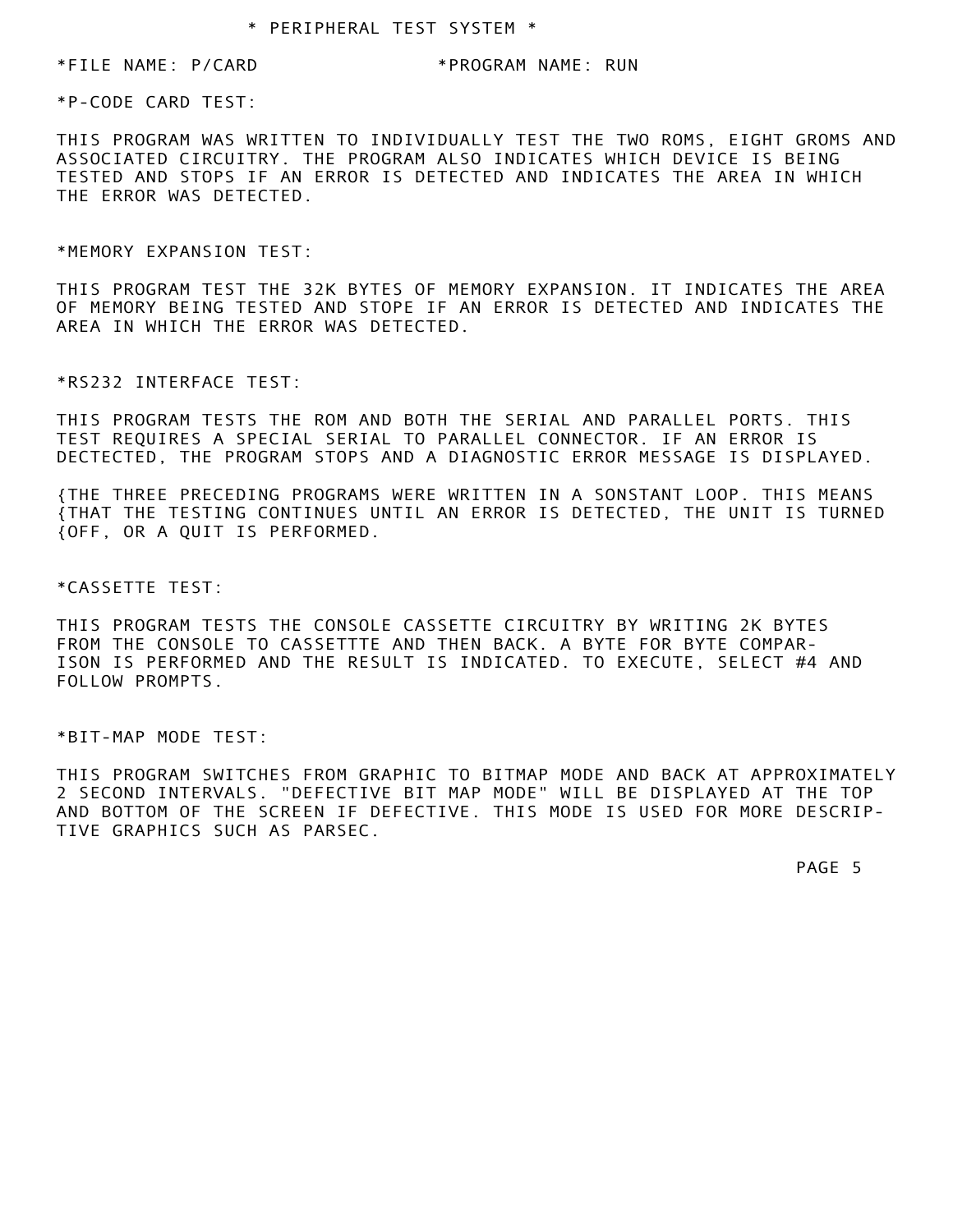THE FOLLOWING TEST PROGRAMS REQUIRE EXTENDED BASIC COMMAND MODULE FOR EXECUTION. (SEE PAGE 2 FOR MORE INFORMATION.)

\*SERIAL IMPACT PRINTER TEST:

E SERIAL PORT) THE CHARACTERS, SIZING, AND<br>UGH SOFTWARE IN GRAPHIC AND TEXT MODES. THE<br>F ALSO TESTED. THE PRINTER MUST BE SET AT<br>TRE RESIDENT VOCABULARY OF THE SPEECH<br>DETECTING INTERMITTENT OR THERMAL RELATED<br>ITIVATE ALL T THIS PROGRAM PRINTS (USING THE SERIAL PORT) THE CHARACTERS, SIZING, AND TYPE DENSITIES AVAILABLE THROUGH SOFTWARE IN GRAPHIC AND TEXT MODES. THE BUZZER AND CARRIAGE RETURN ARE ALSO TESTED. THE PRINTER MUST BE SET AT 300 BPS FOR TESTING.

\*SPEECH TEST:

 THIS PROGRAM RECEITES THE ENTIRE RESIDENT VOCABULARY OF THE SPEECH SYNTHESIZER, AND IS USEFUL IN DETECTING INTERMITTENT OR THERMAL RELATED SPEECH PROBLEMS.

\*THERMAL PRINTER TEST:

 THIS PROGRAM IS WRITTEN TO ACTIVATE ALL THE HEATING ELEMENTS USED BY THE THERMAL PRINTER. THIS IS DONE BY PRINTING ROWS OF CHARACTERS AND DOTS FOR VISUAL INSPECTION.

\*IMPACT PARALLEL PRINTER TEST:

 THIS PROGRAM PRINTS (USING THE PARALLEL PORT) THE CHARACTERS, SIZING, AND TYPE DENSITIES AVAILABLE THROUGH SOFTWARE IN BOTH GRAPHIC AND TEXT MODES. THE BUZZER AND CARRIAGE RETURN ARE ALSO TESTED.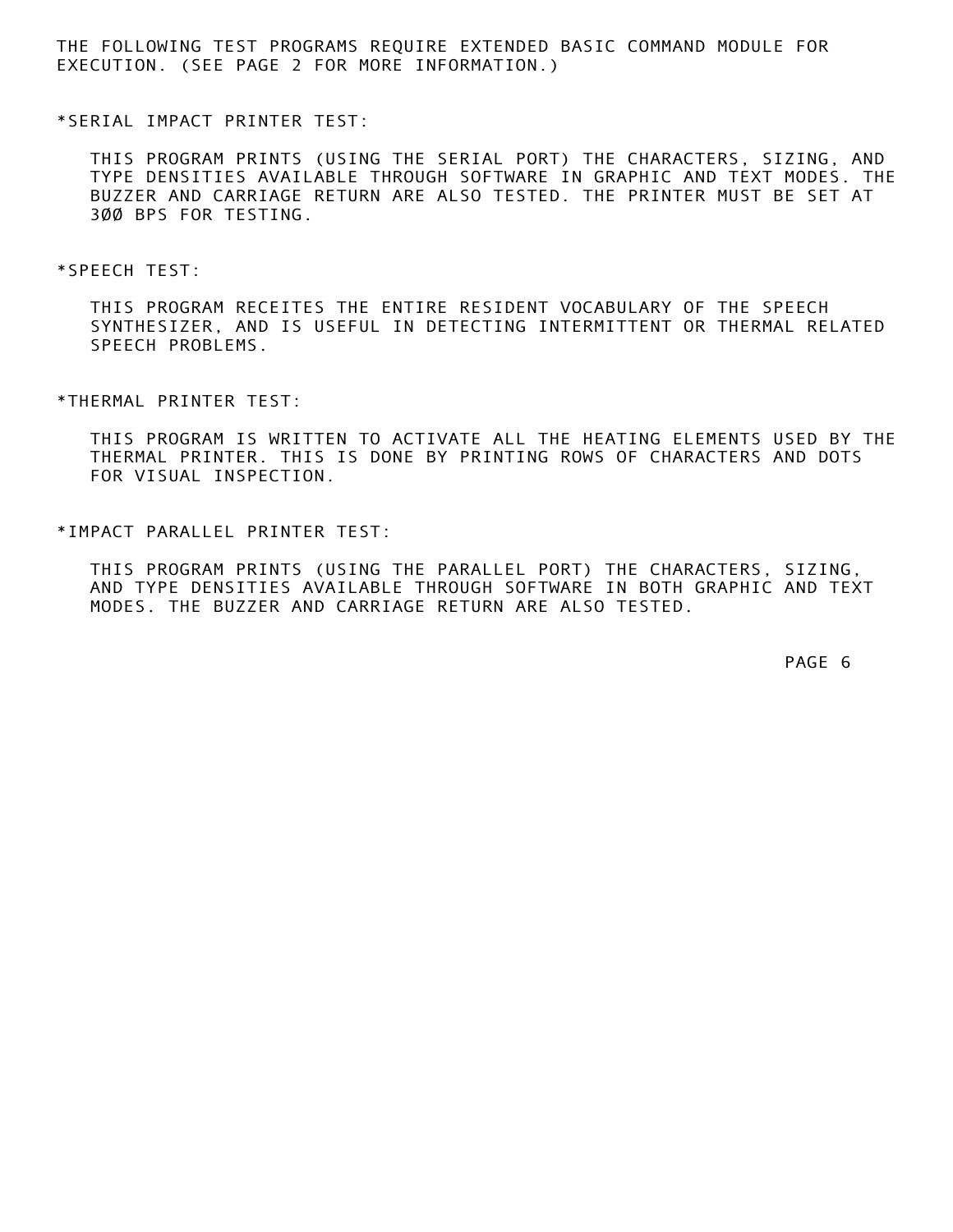| *DIAGNOSTIC<br>$\mathbf{H}$<br>$\mathbf{H}$<br>$\mathbf{H}$<br>$\mathbf{H}$<br>$\mathbf{H}$ | DISTORTED VIDEO<br>NO COLOR<br>NO SOUND<br>DISTORTED SPRITE MOTION<br>ERRATIC PRINT<br>WON'T RUN KNOWN GOOD PROG | CONSOLE/MONITOR/MODULATOR<br>$\mathbf{H}$<br>$\mathbf{H}$<br>Ħ.<br>$\mathbf{H}$<br>$\mathbf{H}$<br>$\mathbf{H}$<br>$\mathbf{H}$<br>$\mathbf{H}$<br>$\mathbf{H}$ |
|---------------------------------------------------------------------------------------------|------------------------------------------------------------------------------------------------------------------|-----------------------------------------------------------------------------------------------------------------------------------------------------------------|
| *KEYBOARD TEST<br>$\mathbf{H}$<br>$\mathbf{H}$<br>$\mathbf{H}$                              | WON'T ENTER<br>INTERMITTANT ENTRY<br>MULTIPLE ENTRY<br>WON'T PRINT LARGE CHARACTERS "                            | <b>KEYBOARD</b><br>$\mathbf{H}$<br>$\mathbf{H}$                                                                                                                 |
| *SPEECHTEST<br>$\mathbf{H}$<br>$\mathbf{H}$                                                 | NO SPEECH<br>GARBLED SPEECH<br>STATIC IN SPEECH                                                                  | SYNTHESIZER/CONSOLE<br>$\mathbf{H}$<br>$\mathbf{H}$<br>$\mathbf{H}$<br>$\mathbf{H}$                                                                             |
| *JOYSTICK TEST<br>$\mathbf{H}$<br>Π.<br>$\mathbf{H}$<br>$\mathbf{H}$                        | NO RESPONSE<br>WON'T MOVE UP<br>BOTH JOYSTICKS MOVE<br>SIMULTANEOUSLY<br>WON'T MOVE DIAGONALLY                   | JOYSTICKS/CONSOLE<br>$\mathbf{H}$<br>$\mathbf{H}$<br>(release<br>Alpha lock)<br>CONSOLE<br><b>JOYSTICKS</b>                                                     |
|                                                                                             |                                                                                                                  | PAGE 7                                                                                                                                                          |
|                                                                                             |                                                                                                                  |                                                                                                                                                                 |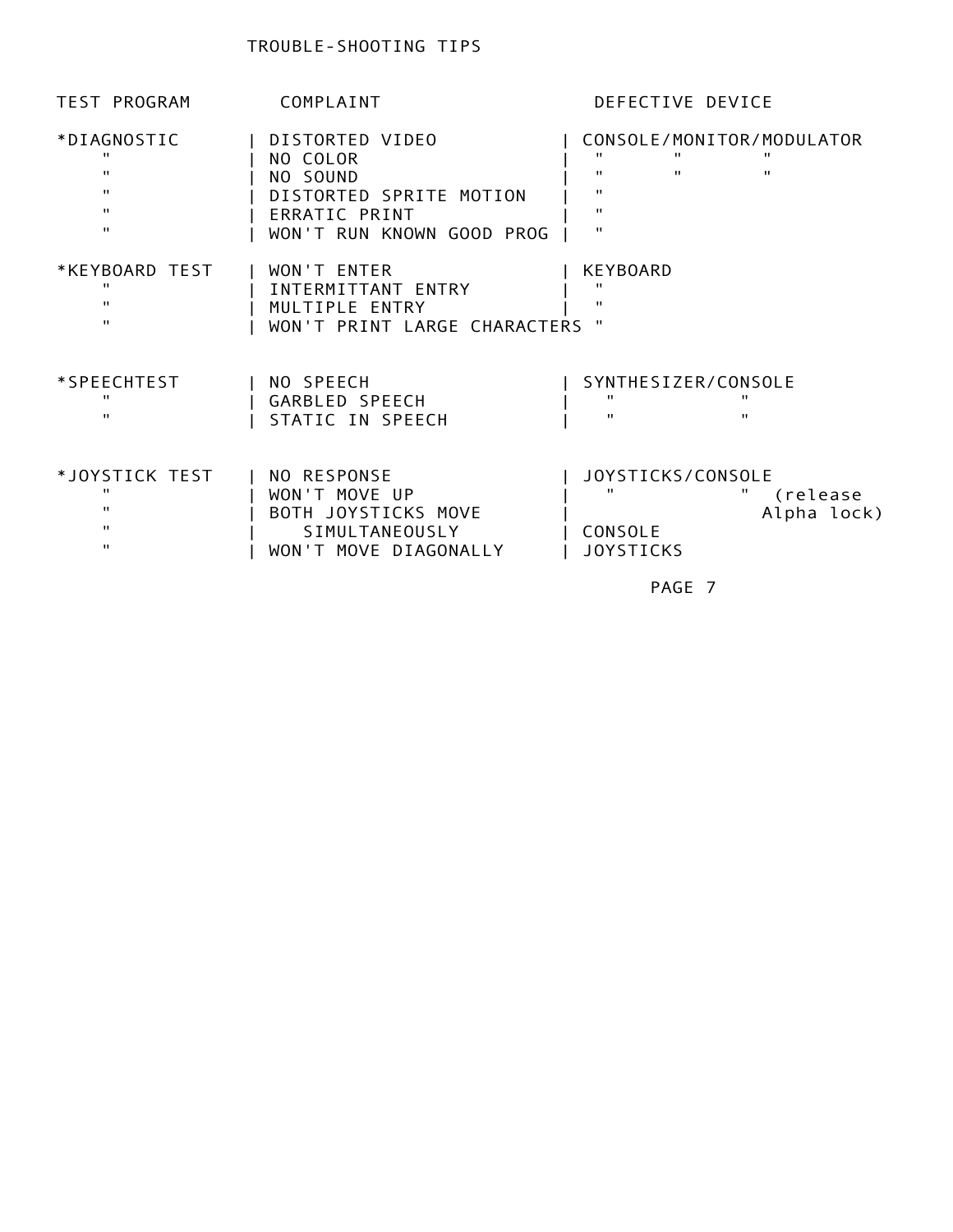# TROUBLE-SHOOTING TIPS

| TEST PROGRAMS COMPLAINT |                                                                       | DEFECTIVE DEVICE                   |
|-------------------------|-----------------------------------------------------------------------|------------------------------------|
|                         | LOCKS UP                                                              |                                    |
| $\mathbf{H}$            | WON'T RUN KNOWN GOOD PASCAL<br>PROGRAM                                | $\mathbf{H}$                       |
| $\mathbf{H}$            | NO LIGHT COMPUTER POWERS UP<br>AND DISPLAYS TITLE SCREEN.             | $\mathbf{H}$                       |
|                         | *PASCAL CARD REQUIRES MEMORY EXPANSION FOR NORMAL OPERATION           |                                    |
| *MEMORY EXP. TEST       | COMPUTER DISPLAYS "NO MEMORY<br>EXPANSION"                            | MEMORY EXPANSION CARD              |
| $\mathbf{H}$            | WON'T EXECUTE PROGRAM FROM<br>MEMORY EXPANSION.                       | $\mathbf{H}$                       |
| $\mathbf{H}$            | MEMORY EXP. LIGHT COMES ON &<br>COMPUTER LOCKS UP.                    | $\mathbf{H}$                       |
| *RS232 INTERFACE        | LIGHT COMES ON AND COMPUTER   RS232 INTERFACE<br>LOCKS UP.            |                                    |
| $\mathbf{H}$            | WON'T PRINT                                                           | $\mathbf{H}$                       |
| *CASSETTE TEST          | WON'T RECORD                                                          | CASSETTE/CONSOLE/CABLE             |
| 11                      | WON'T READ CASSETTE                                                   | Π.<br>$\mathbf{H}$<br>$\mathbf{H}$ |
| $\mathbf{H}$            | READS O.K. BUT WON'T RUN PROG                                         | $\mathbf H$<br>$\pmb{\mathsf{H}}$  |
|                         | *THE LIGHT MENTIONED IN THE COMPLAINTS ABOVE IS REFERRING TO THE CARD |                                    |
| INDICATOR LIGHT         |                                                                       | PAGE 8                             |
|                         |                                                                       |                                    |
|                         |                                                                       |                                    |
|                         |                                                                       |                                    |
|                         |                                                                       |                                    |
|                         |                                                                       |                                    |
|                         |                                                                       |                                    |
|                         |                                                                       |                                    |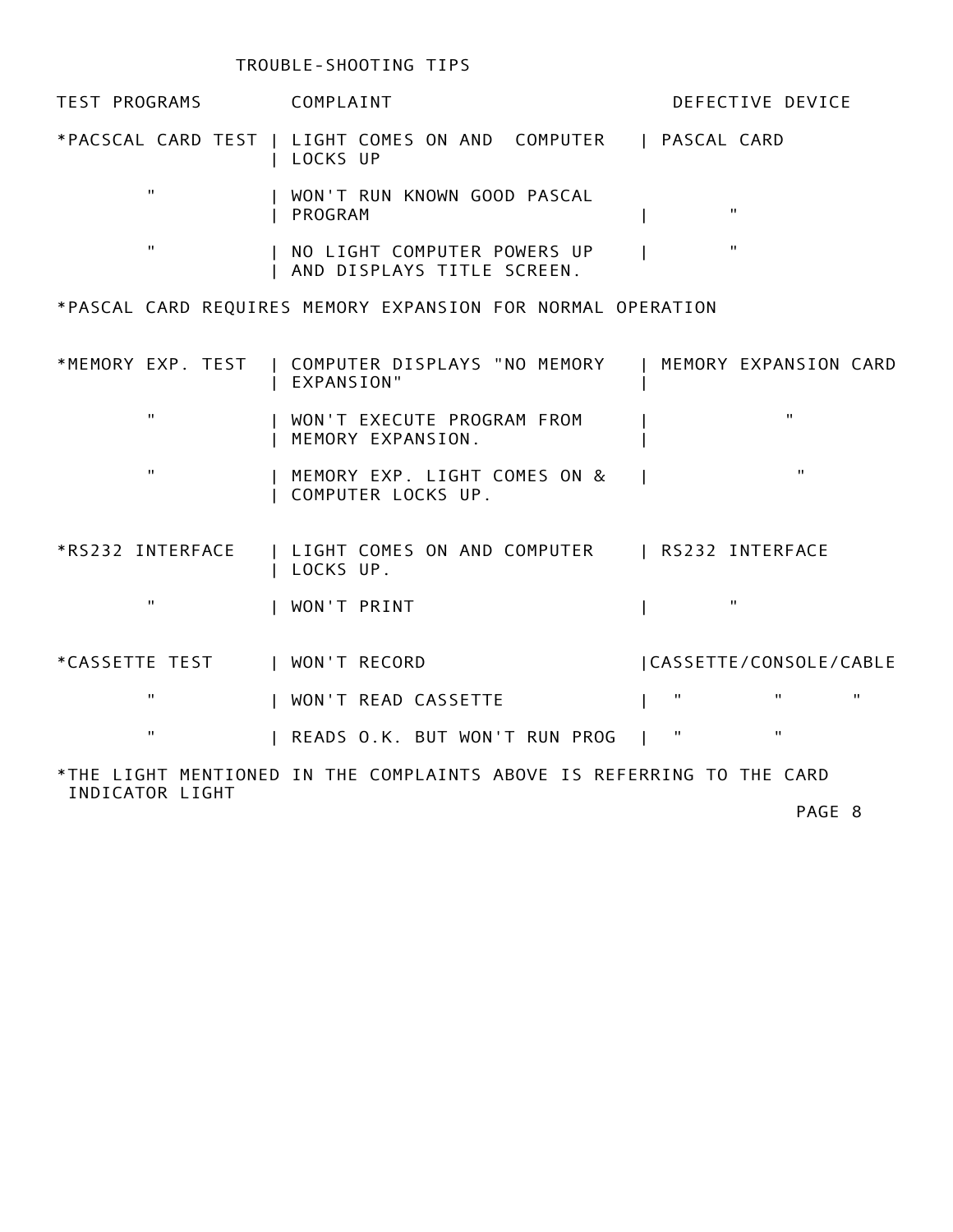# TI 99/4A RS232 CARD TEST INTERPRETATION

 The assembly language test for the RS232 card is designed to exercise all of the functions available on the device. If during the course of the test cycle an error is detected, the test will halt and one of several error messages will be printed to the monitor screen. This document is intended to aid the repair technician in determining the cause of the failure. The error messages are presented here in the order in which they are encountered in the test.

 1. ILLEGALLY DRIVEN BUS - The software turns off all peripheral CRU enable bits and reads at  $4\emptyset\emptyset\emptyset$ ; if the result is not zero, this error is displayed. The fault may be located by using EASYBUG debugger to read the bus.

 2. BAD ROM - A CRC check is performed on the data in the ROM. Failure to obtain the correct checksum results in this error. Do not replace the rom until it is verified that it is being accessed properly and there are do databus faults.

 3. CRU BIT BAD - Performs a walking data read/write on the CRU registers at 1302 through 130E. The failed bit can be determined from the last digit of the error address (1-7). These bits can be manipulated with EASYBUG for troublshooting.

 4. PARALLEL PORT EXPEDTED/ACTUAL - Test first turns on the ourput control of te parallel port ourput buffer, ther performs a walking data read/write test. After the data test, the output control is turned off and the paralle port is read. Since the test fixture has a pull down resister for each data line, any bits read as a one are reported as OPEN BUS LINES.

itest will halt and one of several error<br>test will halt and one of several error<br>test will halt and one of several error<br>monitor screen. This document is intended<br>determining the cause of the failure. The<br>here in the order 5. SERIAL PORT DTR ERRORS - Since the Data Terminal Ready inputs must work in order to transmit data, the clear to send outputs (flag  $1 \& 2$ ) have been connected to DTRØ and DRT1 in the test fixture. The flags are set high and low while the CTS/DTR inputs are sampled at both UARTS. An error is reported as which UART was read, along with the input error condition. It should be remembered that flags 1 & 2 were tested during the CRU test. However, the I/O circuitry may be verified by setting the flags in EASYBUG (flag 1 @ 130A, 2 @ 130C). This is the first test to require a response from the 9902s. The inputs are read as CRU bits at 1376 & 1378 for DTRØ and 13B6 & 13B8 for DTR1.

**Profile and Construction**<br> **Box 232-1**<br> **Domain Construction** PAGE RS232-1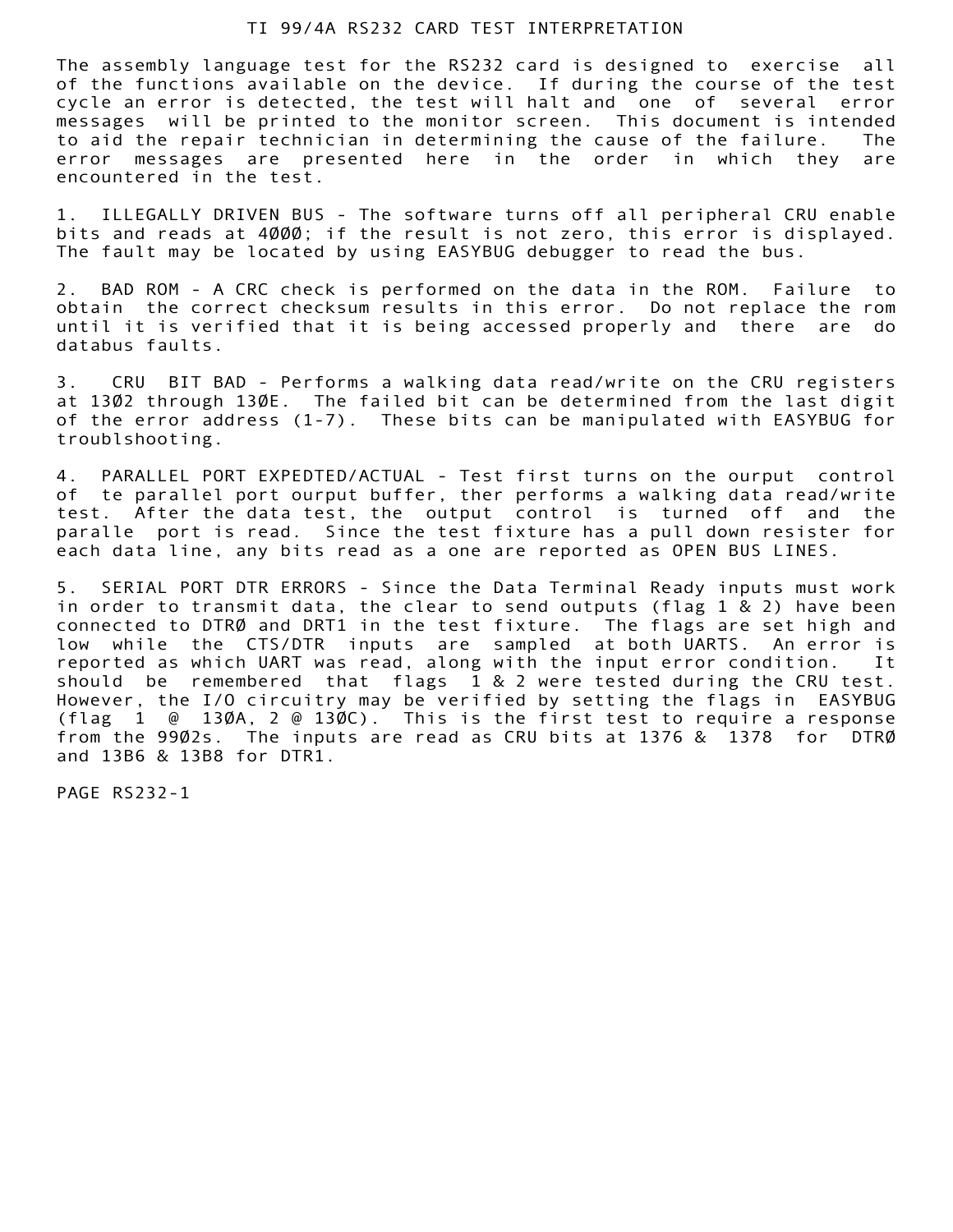6. TOO MUCH TIME TRANSMIT BUFFER X - between the DTR input test and this error, several things have occured: the UARTs have been initialized to 8 data bits, 1 satop bit, 300 baud, no parity. Once this is doen, the selected UART ( $\emptyset$  first) is turned on by writing a one to the RTS bit(UART  $\emptyset$  @ 1360, UART1 @ 13A0). This should cause the carrier detect led for the selected UART to scitch. The program now reads the Transmit Buffer Register Empty status bit (CRU @ 136C & 13AC). If this bit is not a one bythe specified time, "TOO MUCH TIME TRANSMIT BUFFER X" is printed. Once the stransmit buffer is empty, the transmit buffer is loaded with a data word. As soon as it is loaded, transmission should begin.

 7. TOO MUCH TIME RECEIVE BUFFER X - Now the program begins testing the Receive Buffer Loaded bit in the receiving UART. This bit is set when a valid input word and stop bit is detected. If this does not occur wihtin a specified time limit, the error "TOO MUCH TIME RECEIVE BUFFER X" is printed.

should'cause the carrier detect led for the<br>program now reads the Transmit Buffer<br>UU@136C & 13AC). If this bit is not a one<br>TIME TRANSMIT BUFFER X" is printed. Once<br>IT METRANSMIT BUFFER X" is printed. Once<br>the receiving UA 8. SERIAL DATA ERROR - Once the 9902 detects a valid input word made up ofa start bit, 8 data bits, and a stop bit, and the RBL bit is set, the received data word is compared to the word that was sent to the transmittin 9902. If the words are not equal, the error "SERIAL DATA ERROR X TO X" is printed, depending on the direction of transmission. After good data is detected, RTS is turned off, causing the carrier detect LED to switch to its reset condition.

Serial prt testing begins with UART Ø transmitting and UART 1 receiving. When a successful T/R cycle is complete, the same data is transmitted in th opposite direction. The data word is shifted left one bit, and the entire process is repeated eight times.

 Occasionally and RS232 card will not allow the system to complete power up initialization, resulting in a "blue screen lockup". This condition is usualy traceable to a problem on the ILA output to External Interrupt.

 The next page is a memory map to aid in using EASYBUG debugger to troubleshoot the card. Happy hunting.

**DOVE, you will be sent a p**<br>CARD UART MEMORY MAP.<br>Ims on TI WRITER.<br>S232-2 To obtain a photo copy of the diagrams neede to make up the special Serial and Parallel Port connectors to be used in testing the RS232, send a Self Addresses, stamped legal size envelope to Art Byers, 1261 Williams Drive, Shrub Oak, NY 10588 and request: Test System Diagrams". In addition to the above, you will be sent a photocopy of the RS232 block diagram and the RS232 CARD UART MEMORY MAP. It just was not feasable to reproduce the diagrams on TI WRITER.

Page RS232-2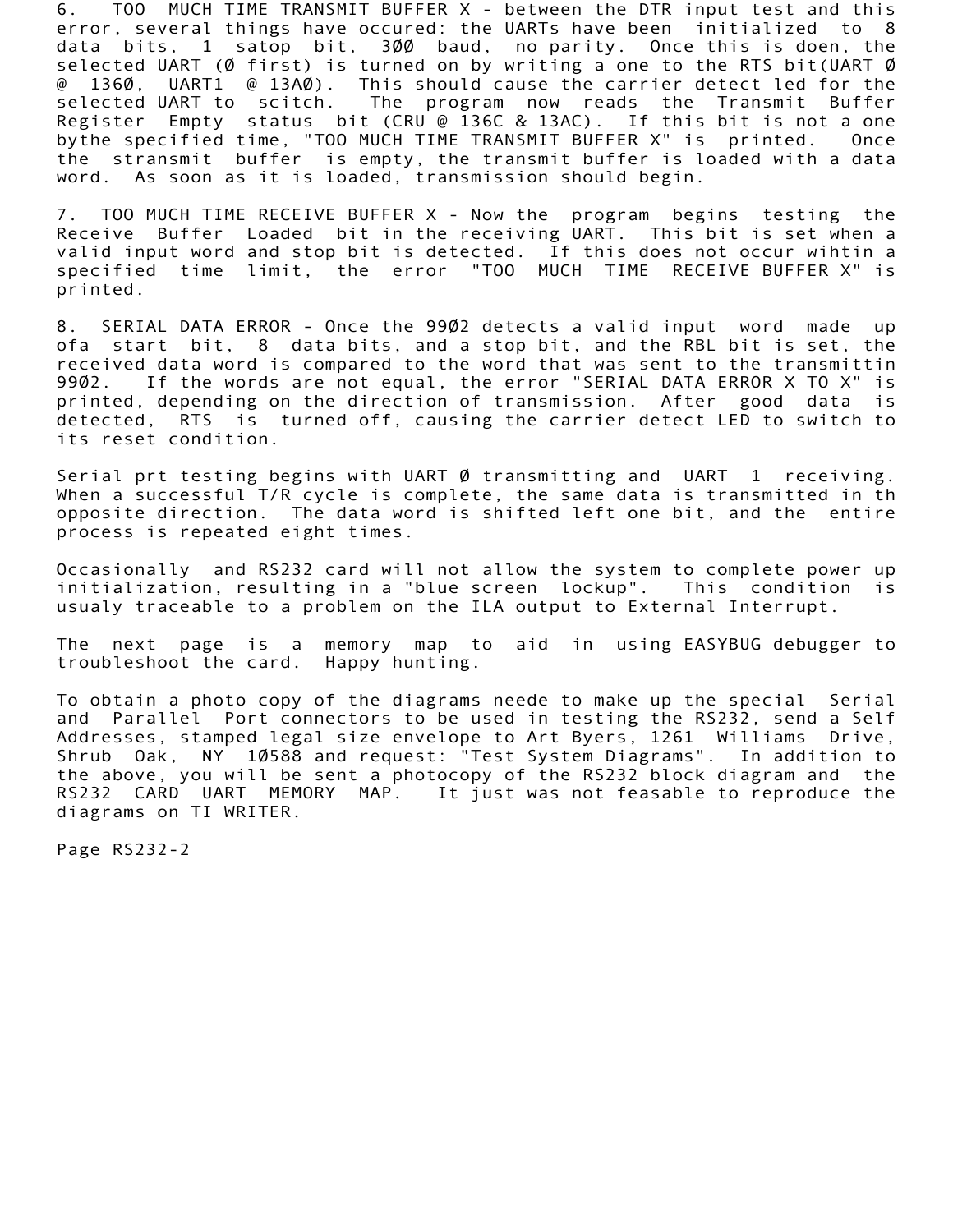RS232 CARD MEMORY MAP

 4000 - 4FFE DSR ROM 5000 - 5FFE PARALLEL I/O

|      | ADDR BIT                             | DEFINITION                                                   |
|------|--------------------------------------|--------------------------------------------------------------|
|      |                                      |                                                              |
| 13ØØ | Ø                                    | DSR ROM page enable, 1= enabled                              |
| 1302 | $\begin{array}{ccc} & 1 \end{array}$ | Parallel Port mode set, $1 =$ input mode                     |
| 1304 | $\overline{2}$                       | Parallel Port Strobe bit                                     |
| 1306 | $\overline{\mathbf{3}}$              | Spare Parallel Port bit                                      |
| 1308 | 4                                    | $Flag$ Ø                                                     |
| 13ØA | 5                                    | Clear to Send, RS232 Port $\emptyset$ , $\emptyset$ = active |
| 130C | - 6                                  | Clear to Send, RS232 Poprt 1, $\emptyset$ = active           |
| 13ØE | 7                                    | Indicator LED control, 1= LED on                             |

|      | ADDR BIT             | DEFINITION                                                                                                                     |
|------|----------------------|--------------------------------------------------------------------------------------------------------------------------------|
| 13ØØ |                      | $\emptyset$ DSR ROM page enable, $1=$ enabled                                                                                  |
|      |                      | 1302 1 Parallel Port mode set, 1 = input mode                                                                                  |
|      |                      | 1304 2 Parallel Port Strobe bit                                                                                                |
| 1306 |                      | 3 Spare Parallel Port bit                                                                                                      |
|      | 1308 4               | Flag Ø                                                                                                                         |
|      | $13ØA$ 5             | Clear to Send, RS232 Port $\emptyset$ , $\emptyset$ = active                                                                   |
|      | $130C$ 6<br>$130E$ 7 | Clear to Send, RS232 Poprt 1, $\emptyset$ = active                                                                             |
|      |                      | Indicator LED control, 1= LED on                                                                                               |
|      | ADDR BIT             | RS232 CARD CRU INPUT BIT DEFINITION<br>DEFINITION                                                                              |
|      |                      |                                                                                                                                |
| 13ØØ |                      | Ø Spare                                                                                                                        |
|      |                      |                                                                                                                                |
|      |                      |                                                                                                                                |
|      |                      | 1302 1 Parallel Port configuration sense<br>1304 2 Parallel Port Acknowledge sense bit<br>1306 3 Spare Parallel Port Sense bit |
|      | 1308 4               | Flag Ø                                                                                                                         |
| 13ØA | 5 <sub>5</sub>       | Clear to Send, RS# Port Ø sense                                                                                                |
|      |                      | #                                                                                                                              |
|      |                      | $\#$                                                                                                                           |
|      |                      | #<br>13ØC 6 Clear to Send, RS232 Port 1 sense                                                                                  |

UART  $\emptyset = 134\emptyset$ UART  $1 = 138\%$ 

PAGE RS232-3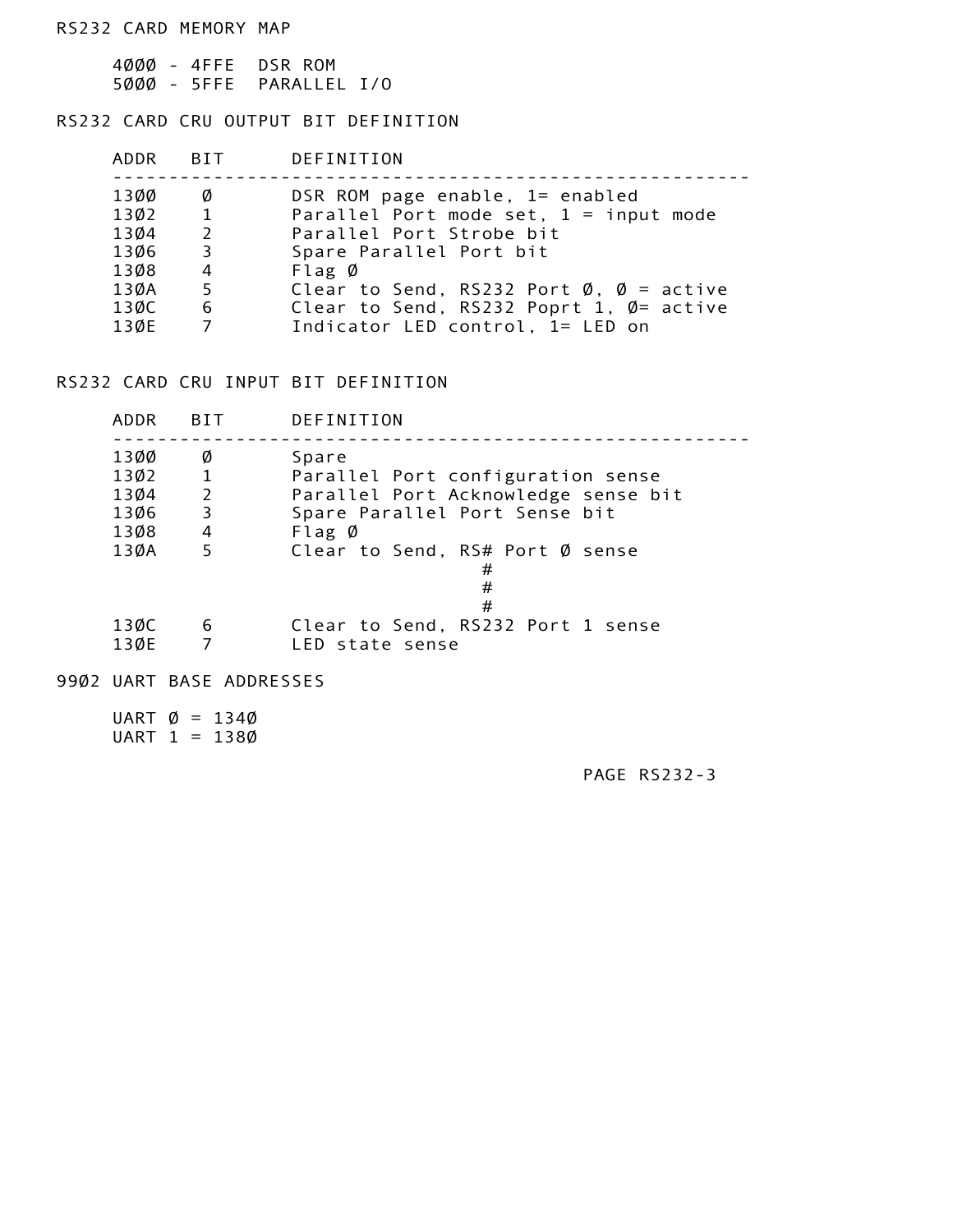## SOFTWARE CONTROLLED TROUBLESHOOTING TECHNIQUES

ied by the technician. Once power has been<br>intered by the control of firmware masked in ROM.<br>That if a circuit node for an address line<br>Ult will be a very long complex pulse train<br>is to the instructions of firmware. The<br>si One of the difficulties of troubleshooting microporcessor based systems like the 99/4A, in which system control is handled by dedicated ROM, lies in the fact that the flow of the program (and therefore address, data, and control lines) cannot be modified by the technician. Once power has been applied, the system is under the control of firmware masked in ROM. Practicaly speaking, this means that if a circuit node for an address line is probed with a scope, the result will be a very long complex pulse train as the microprocessor responds to the instructions of firmware. The technician can see the high/low signals from the scope but cannot determine if the entire address is correct or if the timing is proper. While the processor is under control of this firmeware, it is not possible to stop the system to probe multiple points in order to determine proper address, data, or control.

 The Mini Memory module has provided a way of escape from this delemma. The EASYBUG DEBUGGER contained in the Mini Memory asslows the user to:

- 1) Address any device in the 9900 address field.
- 2) inspect and, optionally, modify the contents of RAM.
- 3) Display the contents of GROM and ROM.
- 4) Execute assembly language programs from EASYBUG.
- 5) Directly access devices which are controlled by the TMS 9900 Micro processor's Serial I/O Port, the communications register unit (CRU).

 Although these functions are designed to allow debugging of assembly level software, EASYBUG, as a side effect, allows the user to manipulate the hardware in ways not previously possible without a great deal of trouble.

 Quite a lot of manipulation is possible by using EASYBUG subroutines as they are available by simple menu selection. More detailed checking of data, address, and control is possible with the use of very short assembly language programs designed to give predictable and regularly repeating results at certain circuit nodes.

 This technique requires that the user understand the operation of the 99/4A computer. It will always be necessary for the technician to understand what signal should be at a circuit node, when it should be there, and why. Obviously these techniques are useless on units that are dead, locked up or otherwise incapable of executing a program.

In summation, the EASYBUG can do several things to aid the technician:

- 1) Provide a means to control the CRU bus, and therefore CRU devices such as the TMS 9901.
- 2) Allow activation of signals that are normally inactive to verify operation.
- 3) Provide a means to escape control of system firmware, allowing the technician to test functions in detail.

Ination, the EASYBUG can d<br>Provide a means to contr<br>such as the TMS 9901.<br>Allow activation of sign<br>operation.<br>Provide a means to escap<br>technician to test funct<br>ppproach to describing us<br>of "EASYBUG NOTES". The<br>B-1 The approach to describing use of this technique will be in the form of a series of "EASYBUG NOTES". These will be labeled as to use and procedure.

Page EB-1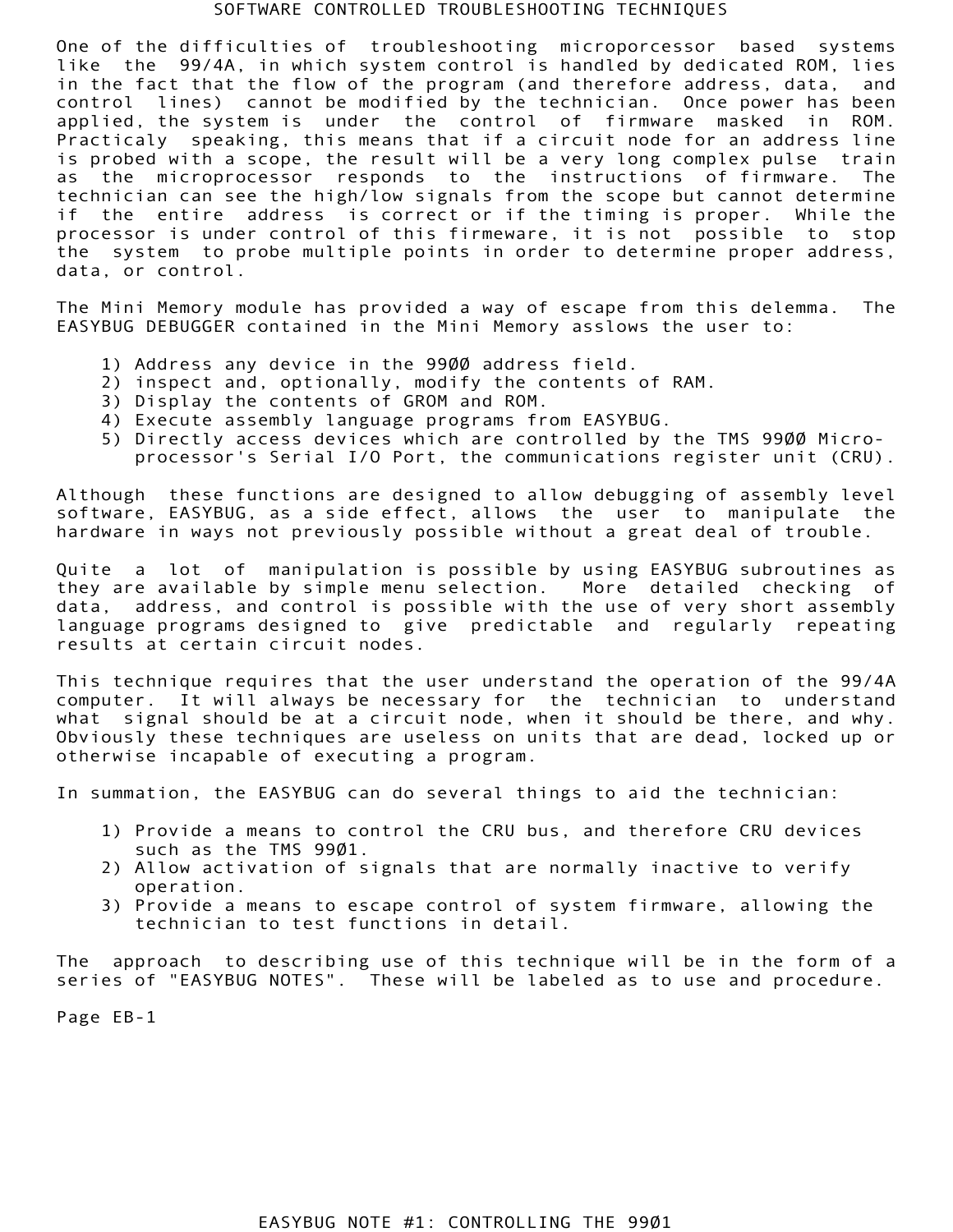Required Reference: CRU map for 9901

 Use EASYBUG command for CRU singlebit I/O. Referring to the 9901 CRU map, enter C and the address for the function to be exercised. A one or zero may then be entered to enable or disable the function.

## EXAMPLE: Audio Gate

|                     | DISPLAY                           | ENTRIES                                                | <b>RESULT</b>                              |
|---------------------|-----------------------------------|--------------------------------------------------------|--------------------------------------------|
|                     | $\ddot{?}$                        | CØØ3Ø (ENTER)                                          |                                            |
|                     | CØØ3Ø=ØØ                          | 1 (ENTER)                                              | 9901 PIN 27=LL1                            |
|                     | $CØØ31=Ø1$                        | (MINUS)<br>$\emptyset$ (ENTER)<br>$CØØ3Ø = \emptyset1$ | 99Ø1 PIN 27-LLØ                            |
|                     | $CØØ31=ØØ$                        |                                                        | .                                          |
|                     |                                   | 9901 INPUT/OUTPUT MAP                                  |                                            |
|                     |                                   | ADDRESS CRU BIT PORT DESIGNATION PIN FUNCTION          |                                            |
| ØØØØ                | Ø                                 | CONTROL                                                | CONTROL                                    |
|                     | 0002 1<br>0004 2<br>0006 3        | INTERRUPT 1 17 EXTERNAL                                |                                            |
|                     |                                   | INTERRUPT 2                                            | 18 VDP VERTICAL SYNC.                      |
|                     |                                   | INTERRUPT 3                                            | 9 KEYBOARD: : / ., MN=                     |
| ØØØ8                | $\overline{4}$                    | INTERRUPT<br>8<br>4                                    | JOYSTICK: FIRE<br>KEYBOARD: LKJH SPACE     |
|                     |                                   |                                                        | JOYSTICK: LEFT                             |
| ØØØA                | 5 <sup>1</sup>                    | INTERRUPT<br>-5<br>7 <sup>7</sup>                      | KEYBOARD: POIUY ENTER                      |
|                     |                                   |                                                        | JOYSTICK RIGHT                             |
| ØØØC                | 6                                 | INTERRUPT<br>-6<br>6                                   | KEYBOARD: Ø9876                            |
|                     |                                   |                                                        | JOYSTICK: DOWN                             |
| ØØØE                | $7\overline{ }$                   | INTERRUPT 7 (P15)<br>34                                | KEYBOARD: 12345                            |
|                     |                                   | INTERRUPT 8 (P14) 33 KEYBOARD: ASDFG SHIFT             | JOYSTICK UP                                |
| ØØ1Ø<br>ØØ12        | $8\overline{)}$<br>$\overline{9}$ | INTERRUPT 9 (P13) 32 KEYBOARD: QWERT                   |                                            |
| ØØ14                | $1\emptyset$                      | INTERRUPT 1Ø (P12) 31 KEYBOARD: ZXCVB                  |                                            |
| ØØ16                | 11                                | INTERRUPT 11 (P11) 3Ø NOT USED                         |                                            |
| ØØ18                | 12                                | INTERRUPT 12 (P12) 29 RESERVED                         |                                            |
|                     |                                   | ØØ1A - 1E 13-15 INTERRUPT 13-15,23,27,28 NOT USED      |                                            |
| ØØ2Ø                | 16                                | PROGRAMMABLE Ø 38 NOT USED                             |                                            |
| ØØ22                | 17                                | PROGRAMMABLE 1                                         | 37 NOT USED                                |
| ØØ24                | 18                                | PROGRAMMABLE 2<br>26                                   | BIT 2 OF KEYBD SELECT(LSB)                 |
| ØØ26                | 19                                | 22<br>PROGRAMMABLE 3                                   | BIT 1 OF KEYBD SELECT                      |
| ØØ28                | 20                                | 21<br>PROGRAMMABLE 4                                   | BIT Ø OF KEYBD SELECT(MSB)                 |
| ØØ2A<br>ØØ2C        | 21<br>22                          | PROGRAMMABLE 5<br>2Ø<br>PROGRAMMABLE 6<br>19           | ALPHA LOCK KEY<br>CASSETTE MOTOR CONTROL 1 |
| ØØ2E                | 23                                | 23<br>PROG. 7 / INT. 15                                | CASSETTE MOTOR CONTROL 2                   |
| ØØ3Ø                | 24                                | PROG. 8 / INT. 14<br>27                                | AUDIO GATE                                 |
| ØØ32                | 25                                | PROG.10 / INT. 12<br>28                                | MAG TAPE DATA OUT                          |
| ØØ36                | 27                                | PROG.11 / INT. 11<br>3Ø                                | MAG TAPE DATA INPUT                        |
| $0038 - 3E 28 - 32$ |                                   | PROG.12 - PROG 15 31-34                                | NOT USED                                   |
|                     |                                   |                                                        | PAGE EB-2                                  |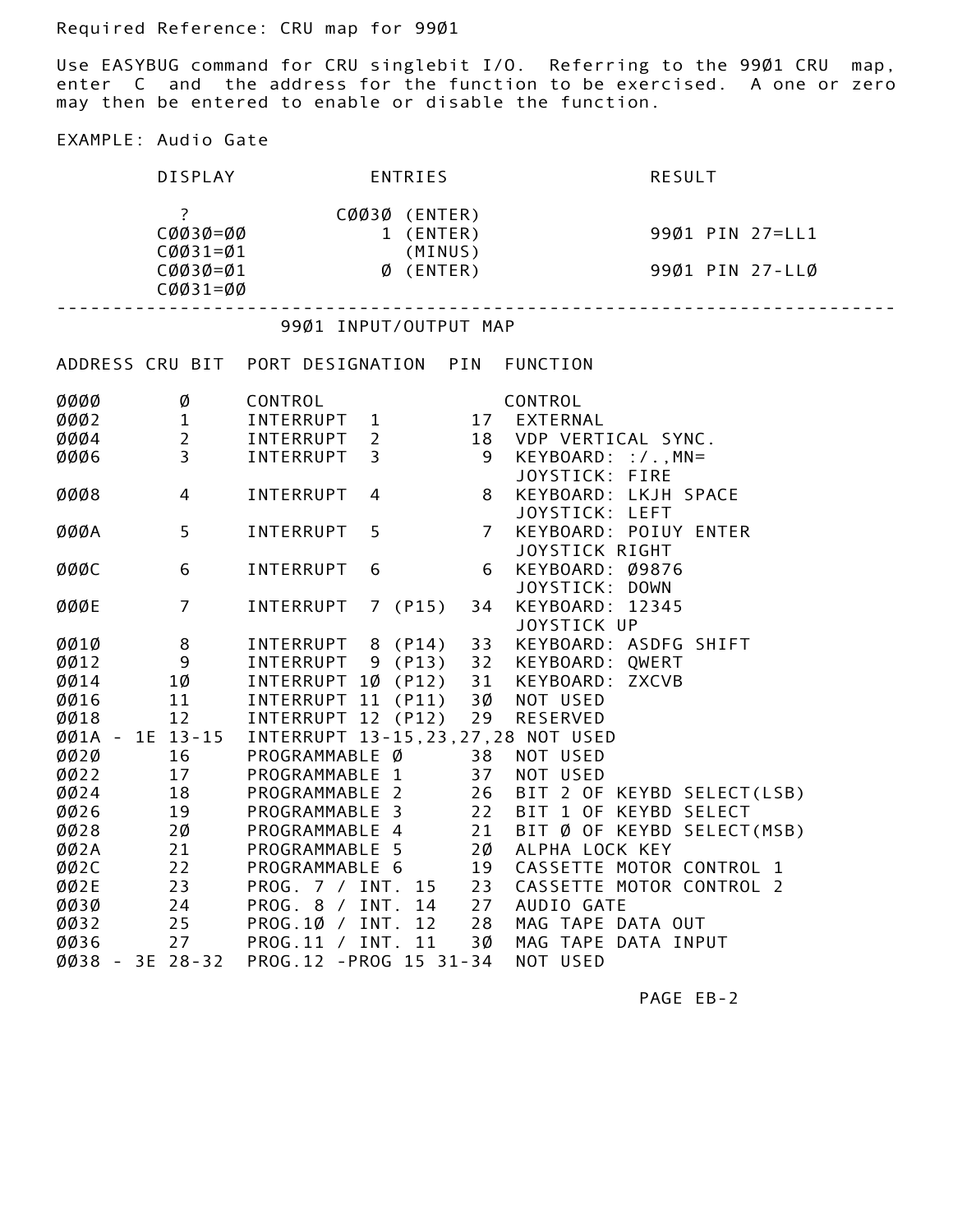EASYBUG NOTE #2: CONTROLLING MEMORY SELECTION LOGIC

Required Reference: System memory Map

| DISPI AY | ENTRIES       | RESULT                      |  |
|----------|---------------|-----------------------------|--|
|          | M7ØØØ (ENTER) | U5Ø4 PIN 12=<br>LLØ for 2us |  |
| M7ØØ1    | (ENTER)       | SAME                        |  |

| EXAMPLE: ROM gate                                              |                   |                            |                     |
|----------------------------------------------------------------|-------------------|----------------------------|---------------------|
|                                                                | <b>DISPLAY</b>    | ENTRIES                    | RESULT              |
| ?                                                              |                   | M7000 (ENTER) U504 PIN 12= |                     |
|                                                                | M7ØØ1             | (ENTER)                    | LLØ for 2us<br>SAME |
| SYSTEM MEMORY MAP<br>HEX ADDRESS<br>-----------<br>ØØØØ - 1FFF | Console ROM space |                            |                     |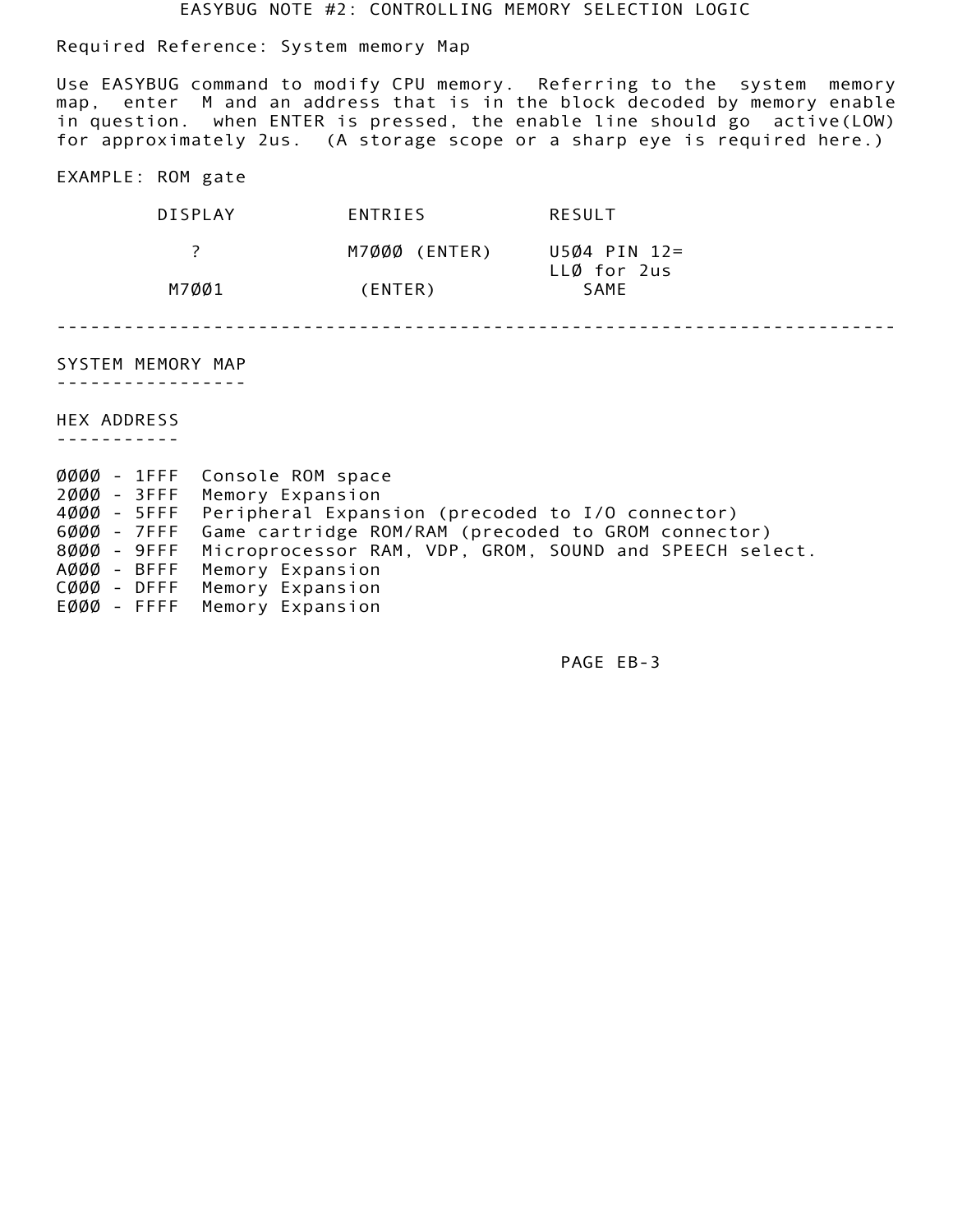EASYBOG NOTE #3 PROGRAM CONTROL OF DATA, ADDRESS AND CONTROL

Required reference: System Memory Map

 Use EASYBUG command for modify CPU memory. Starting at an unused location in Mini memory RAM, enter the following program:

Program Explanation:

<sup>7</sup><br>
CPU memory. Starting at an unused location<br>
Ilowing program:<br>
er 0 (Address)<br>
er 1. (Data)<br>
of register 1 to the address specified<br>
0)<br>
20)<br>
Union again)<br>
Command: EXXXX (where is the address of the<br>
1.<br>
ause the comp  $\emptyset$ 2 $\emptyset$  $\emptyset$  Load Immediate register  $\emptyset$ . XXXX Data to be loaded in register  $\emptyset$  (Address) 0201 Load immediate register 1 XXXX Data to be loaded in register 1. (Data) C401 MOV R1, \*R0 (Move contents of register 1 to the address specified by the contents of register  $\emptyset$ ) 10FE JMP -2 (do previous instruction again)

 Start program by using EASYBUG command: EXXXX (where is the address of the first word of the program in RAM.

 Application: This program will cause the computer to execute a move instruction in a two-instruction loop.

This creates a situation which has several advantages:

- 1) Address lines (when Valid) should have a known state determined by the data that was loaded into register  $\emptyset$ .
- 2) Data lines (when valid) should have a kjnown state determined by the data that was loaded into register 1.
- 3) Control line signals should become regular & predictable due to the repetitious nature of the program.

Some applications for this program follow:

1) Memory Selection Logic Example

a that was loaded into re<br>
a lines (when valid) shou<br>
a that was loaded into re<br>
a that was loaded into re<br>
itrol line signals should<br>
betitious nature of the pr<br>
ppplications for this prog<br>
nory Selection Logic Examp<br>
it Test Memroy Block Enable. Enter address word in program as some value from 4000-5FFF inclusive. Data word does not matter. Upon program execution, MBE\* should go active. This is applicable to any signal in memory selection logic. PAGE EB-4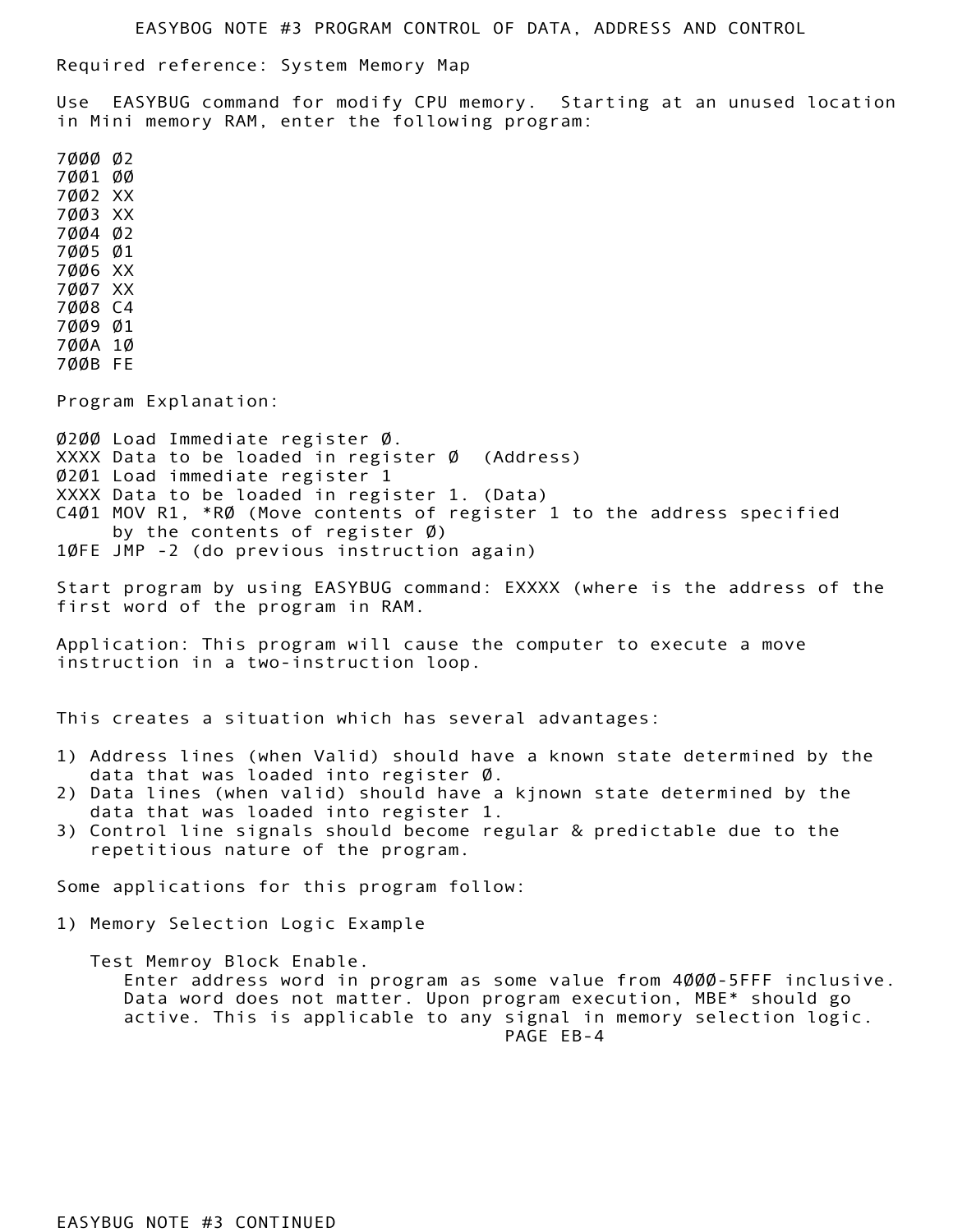Program running as before, address @ 4000. (Do not attempt to write to read only memory, damage to components may result). Use both channels on scope. Channel 1 - WE\* (9900\_pin 61) Channel 2 - DATA or address lin in question.

|                             | read only memory, damage to components may result).<br>Use both channels on scope.<br>Channel $1 - WE*$ (9900 pin 61)<br>Channel 2 - DATA or address lin in question.                                                                                                                                                                                                   |              |      |           |  |
|-----------------------------|-------------------------------------------------------------------------------------------------------------------------------------------------------------------------------------------------------------------------------------------------------------------------------------------------------------------------------------------------------------------------|--------------|------|-----------|--|
|                             | Data and address are valid when WE* is active (LOW)                                                                                                                                                                                                                                                                                                                     |              |      |           |  |
|                             | Address lines and data lines should match data words for data and address<br>in the program when WE* is true.                                                                                                                                                                                                                                                           |              |      |           |  |
|                             | 3) Multiplex Data Write                                                                                                                                                                                                                                                                                                                                                 |              |      |           |  |
|                             | Run program with address @4000. Data may be varied. Connect scope<br>channel 1 to U6Ø6-3 (System WE*).<br>Data word loaded in program can be traced through the multiplexers using<br>channel two. System write enable* (chan 1) should display two negative<br>going pulses. During the first of these LSB data is valid, and during<br>the second, MSB data is valid. |              |      |           |  |
| EXAMPLE DATA = $FFØØ$       |                                                                                                                                                                                                                                                                                                                                                                         |              |      |           |  |
| 99ØØ<br>WE*                 |                                                                                                                                                                                                                                                                                                                                                                         |              |      |           |  |
| SYSTEM<br>WE*<br>9ØØØ<br>DØ | <b>LSB</b><br>VALID                                                                                                                                                                                                                                                                                                                                                     | MSB<br>VALID |      |           |  |
| 9ØØØ<br>D <sub>8</sub>      |                                                                                                                                                                                                                                                                                                                                                                         |              |      |           |  |
| <b>MUX</b><br>DØ/DB         | (D8)                                                                                                                                                                                                                                                                                                                                                                    |              | (DØ) |           |  |
|                             |                                                                                                                                                                                                                                                                                                                                                                         |              |      | PAGE EB-5 |  |
|                             |                                                                                                                                                                                                                                                                                                                                                                         |              |      |           |  |
|                             |                                                                                                                                                                                                                                                                                                                                                                         |              |      |           |  |
|                             |                                                                                                                                                                                                                                                                                                                                                                         |              |      |           |  |
|                             |                                                                                                                                                                                                                                                                                                                                                                         |              |      |           |  |
|                             |                                                                                                                                                                                                                                                                                                                                                                         |              |      |           |  |

PAGE EB-5